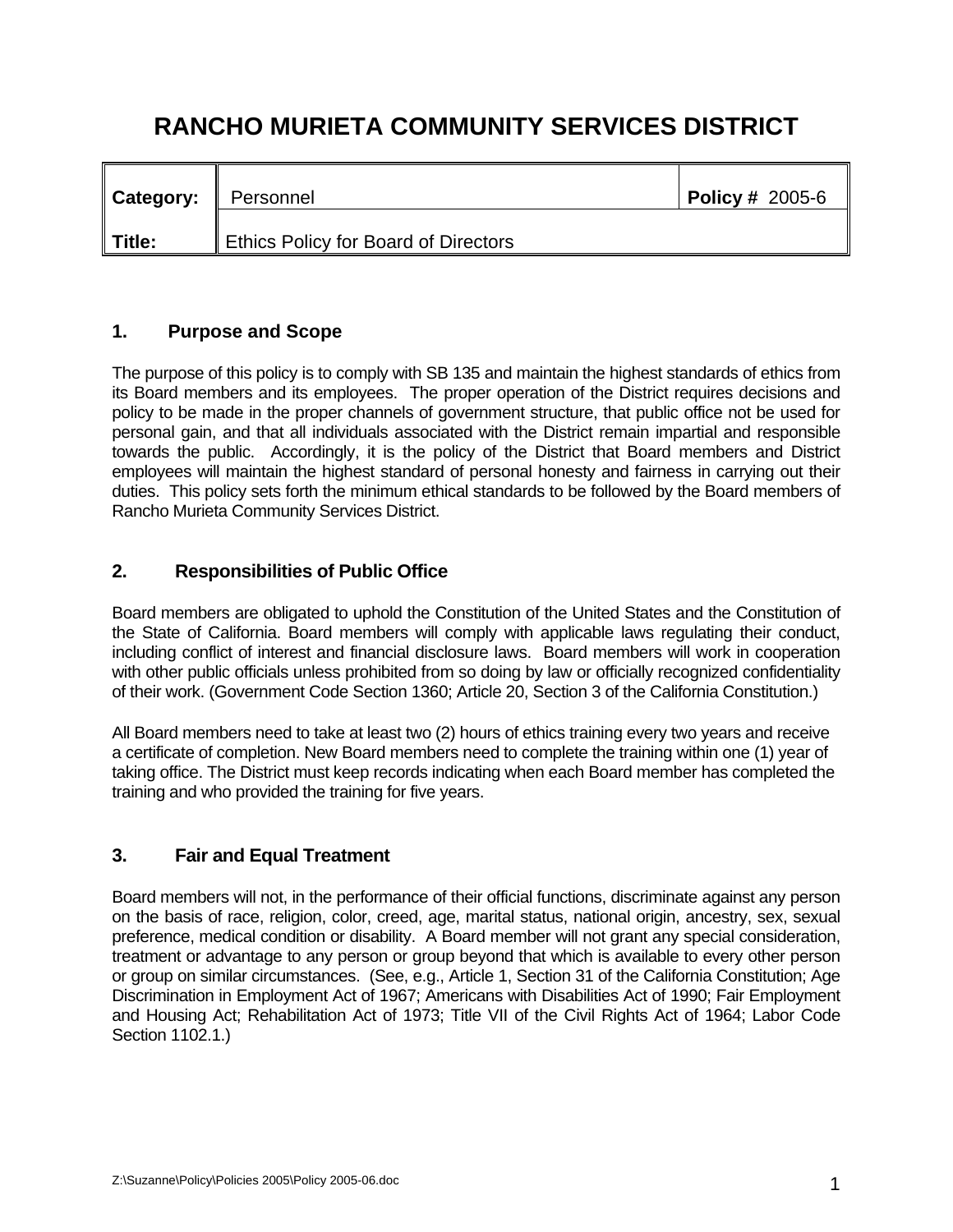#### **4. Proper Use and Safeguarding of District Property and Resources**

Except as specifically authorized, a Board member will not use or permit the use of District owned vehicles, equipment, telephones, materials or property for personal convenience or profit. A Board member will not ask or require a District employee to perform services for the personal convenience or profit of a Board member or employee. Each Board member must protect and properly use any District asset within his or her control, including information recorded on paper or in electronic form. Board members will safeguard District property, equipment, moneys and assets against unauthorized use or removal, as well as from loss due to criminal act or breach of trust. Board members are responsible for maintaining written records, including expense accounts, in sufficient detail to reflect accurately and completely all transactions and expenditures made on the District's behalf, in accordance with the District's policy for reimbursement of expenses of Board members (District's Travel/Reimbursement Policy, No. 2000-01).

# **5. Use of Confidential Information**

A Board member is not authorized, without approval of the Board, to disclose information that qualifies as confidential information under applicable provisions of law to a person not authorized to receive it, that (1) has been received for, or during, a closed session meeting of the Board, (2) is protected from disclosure under the attorney/client or other evidentiary privilege, or (3) is not required to be disclosed under the California Public Records Act.

This section does not prohibit any of the following: (1) making a confidential inquiry or complaint to a district attorney or grand jury concerning a perceived violation of law, including disclosing facts to a district attorney or grand jury that are necessary to establish the alleged illegality of an action taken by the District, (2) expressing an opinion concerning the propriety or legality of actions taken by the District in closed session, including disclosure of the nature and extent of the allegedly illegal action, or (3) disclosing information acquired by being present in a closed session that is not confidential information. Prior to disclosing confidential information pursuant to (1) or (2), above, however, a Board member will first bring the matter to the attention of either the President of the Board or the full Board, to provide the Board an opportunity to cure an alleged violation.

A Board member who willfully and knowingly discloses, for financial gain, confidential information received by him or her in the course of his or her official duties may be guilty of a misdemeanor under Government Code Section 1098 (Government Code Section 54963).

# **6. Conflict of Interest**

A Board member will not have a financial interest in a contract with the District, or be purchaser at a sale by the District or a vendor at a purchase made by the District, unless the Board member's participation was authorized under Government Code Section 1090. A Board member will not participate in the discussion, deliberation or vote on a matter before the Board, or in anyway attempt to use his or her official position to influence a decision of the Board, if he or she has a prohibited interest with respect to the matter, as defined in the Political Reform Act, Government Code Section 81000, and following, relating to conflicts of interest. Generally, a Board member has a financial interest in a matter if it is reasonably foreseeable that the Board decision would have a material financial effect (as defined by the Fair Political Practices Commission's regulations) that is distinguishable from the effect on the public generally on (a) a business entity in which the Board member has a direct or indirect investment of \$2,000 or more, (b) real property in which the Board member has a direct or indirect investment interest worth \$2,000 or more, (c) a source of income of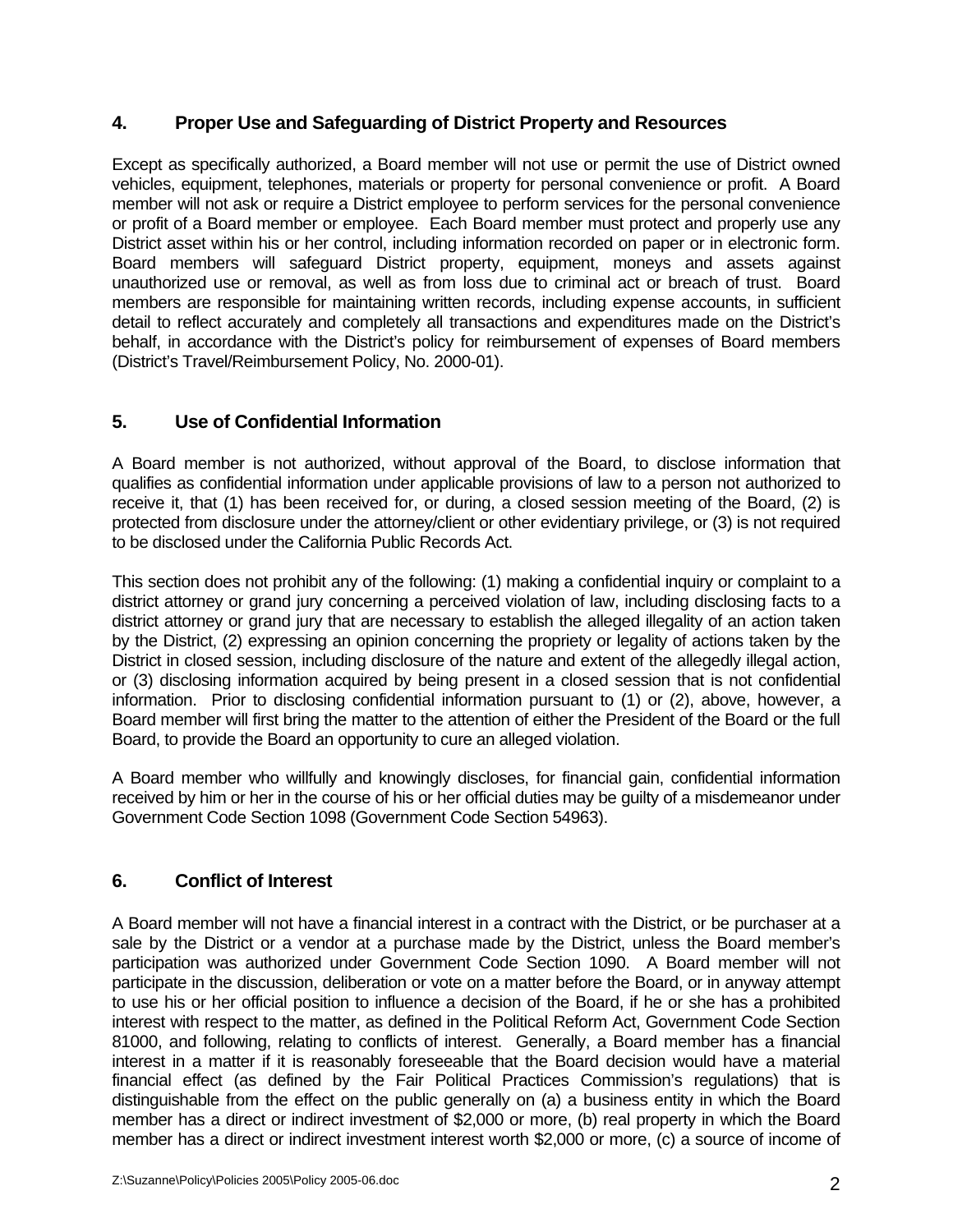the Board member amounting to \$500 or more within 12 months before the Board decision, (d) a source of gifts to a Board member amounting to \$320 or more within 12 months before the Board decision, or (e) a business entity in which the Board member holds a position as a Board member, trustee, officer, partner, manager or employee. An "indirect interest" means any investment or interest owned by the spouse or dependent child of the Board member, or the Board member's spouse, dependent child or agent, owns directly, indirectly or beneficially a ten percent interest or greater. A Board member will not accept gifts or honoraria that exceed the limitations specified in the Fair Political Practices Act or FPPC regulations. The dollar limitations referred to in this section are revised from time to time by the FPPC (Government Code Section 87103).

If a member of the Board believes that he or she may be disqualified from participation in the discussion, deliberations or vote on a particular matter due to conflict of interest, the following procedure will be followed: (a) if the Board member becomes aware of the potential conflict of interest before the Board meeting at which the matter will be discussed or acted on, the Board member will notify the District's General Manager of the potential conflict of interest, so that a determination can be made whether it is a disqualifying conflict of interest; (b) if it is not possible for the Board member to discuss the potential conflict with the General Manager before the meeting, or if the Board member does not become aware of the potential conflict until during the meeting, the Board member will immediately disclose the potential conflict during the Board meeting, so that there can be a determination whether it is a disqualifying conflict of interest; and (c) upon a determination that there is a disqualifying conflict of interest, the Board member will not participate in the discussion, deliberation or vote on the matter for which a conflict of interest exists, which will be so noted in the Board minutes.

A Board member will not recommend the employment of a relative by the District. In addition, a Board member will not recommend the employment of a relative to any person known by the Board member to be bidding for or negotiating a contract with the District.

A Board member who knowingly asks for, accepts or agrees to receive any gift, reward or promise thereof for doing an official act, except as may be authorized by law, may be guilty of a misdemeanor under Penal Code Section 70 (Government Code Section 1090, and following, and 81000, and following).

# **7. Soliciting Political Contributions**

Board members are prohibited from soliciting political funds or contributions at District facilities. A Board member will not accept, solicit or direct a political contribution from any person or entity who has a financial interest in a contract or other matter while that contract or other matter is pending before the District. A Board member will not use the District's seal, trademark, stationary, or other indicia of the District's identity, or facsimile thereof, in any solicitation for political contributions contrary to state or federal law.

# **8. "Revolving Door" Policy**

a. For a period of one year after leaving office, Board members will not represent for compensation non-governmental entities before the District with regard to any issues over which that officer had decision-making authority during the three years prior to leaving office.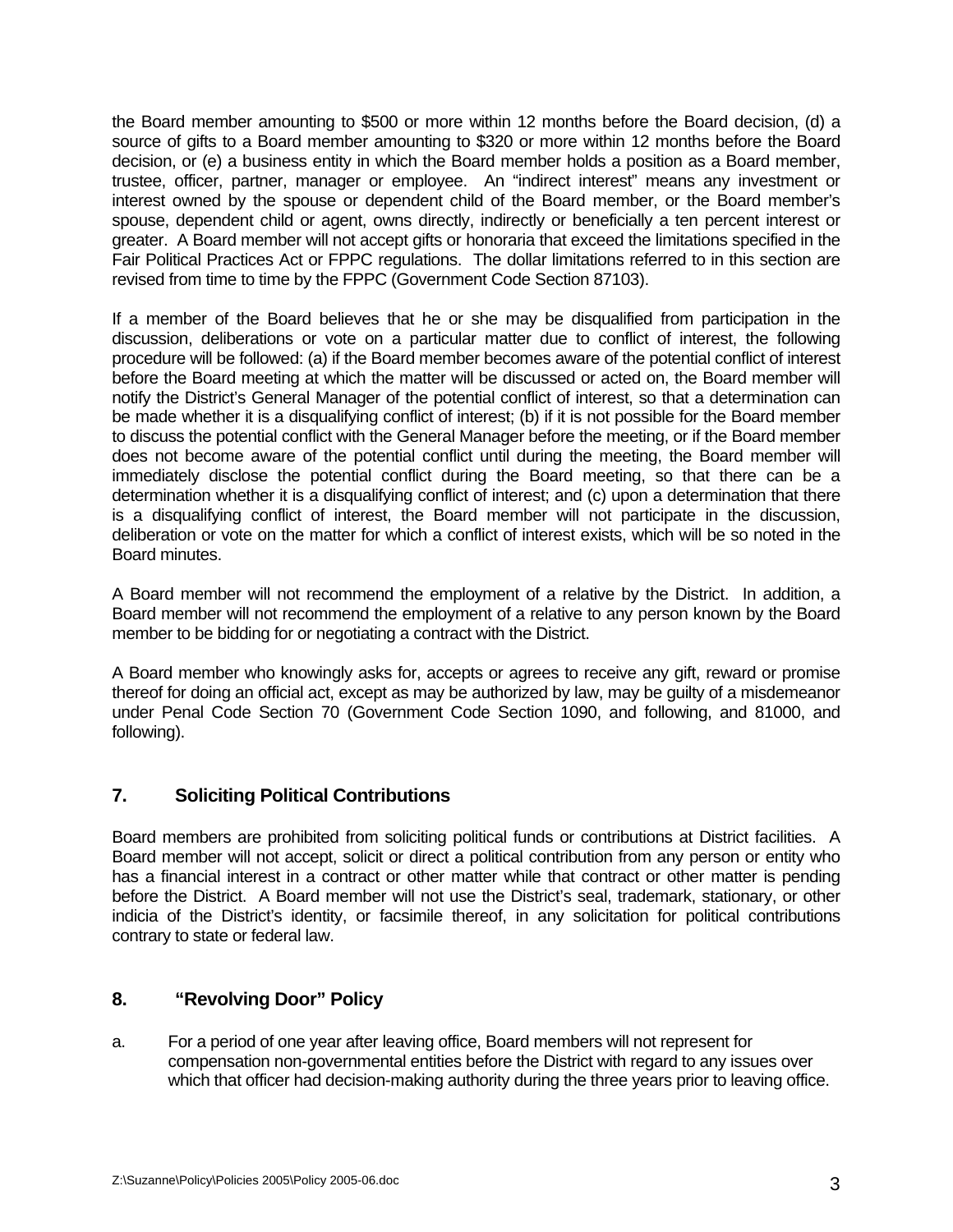- b. For purposes of this section, "represent" will mean for compensation to actively support or oppose a particular decision in a proceeding by lobbying in person the officers or employees of the District or otherwise acting to influence the officers of the District.
- c. These restrictions will not apply to representation of not-for-profit charitable entities before the District.
- d. These restrictions may be waived in specific cases by a two-thirds vote of the District's Board members.
- e. Nothing in this section is intended or will be applied to prevent a former Board member from participating in meetings of the Board in the same manner as other members of the public (See, for example, Government Code Section 54954.3).

#### **9. Board-General Manager Relationship**

The Board sets the policy for the District.

The District's General Manager serves at the pleasure of the Board. The Board will provide policy direction and instructions to the General Manager on matters within the authority of the Board by majority vote of the Board during duly-convened Board meetings. Members of the Board will deal with matters within the authority of the General Manager through the General Manager, and not through other District employees, except as it pertains to the functions of the Finance Officer and District consultants, including the District auditor. Members of the Board will refrain from making requests directly to District employees (rather than to the General Manager) to undertake analyses, perform other work assignments or change the priority of work assignments. Members of the Board may request non-confidential, factual information regarding District operations from District employees.

#### **10. Improper Activities and the Reporting of such Activities: Protection of "Whistle Blowers"**

The General Manager has primary responsibility for (1) ensuring compliance with the District's Personnel Manual, and ensuring that District employees do not engage in improper activities, (2) investigating allegations of improper activities, and (3) taking appropriate corrective and disciplinary actions. The Board has a duty to ensure that the General Manager is operating the District according to law and the policies approved by the Board. Board members are encouraged to fulfill their obligations to the public and the District by disclosing to the General Manager to the extent not expressly prohibited by law, improper activities within their knowledge. Board members will not interfere with the General Manager's responsibilities in identifying, investigating and correcting improper activities, unless the Board determines that the General Manager is not properly carrying out these responsibilities. Nothing in this section affects the responsibility of the Board to oversee the performance of the General Manager.

A Board member will not directly or indirectly use or attempt to use the authority or influence of his or her position for the purpose of intimidating, threatening, coercing, commanding or influencing any other person for the purpose of preventing such person from acting in good faith to report or otherwise bring to the attention of the General Manager or the Board any information that, if true, would constitute: a work-related violation by a Board member or District employee of any law or regulation, gross waste of District funds, gross abuse of authority, a specified and substantial danger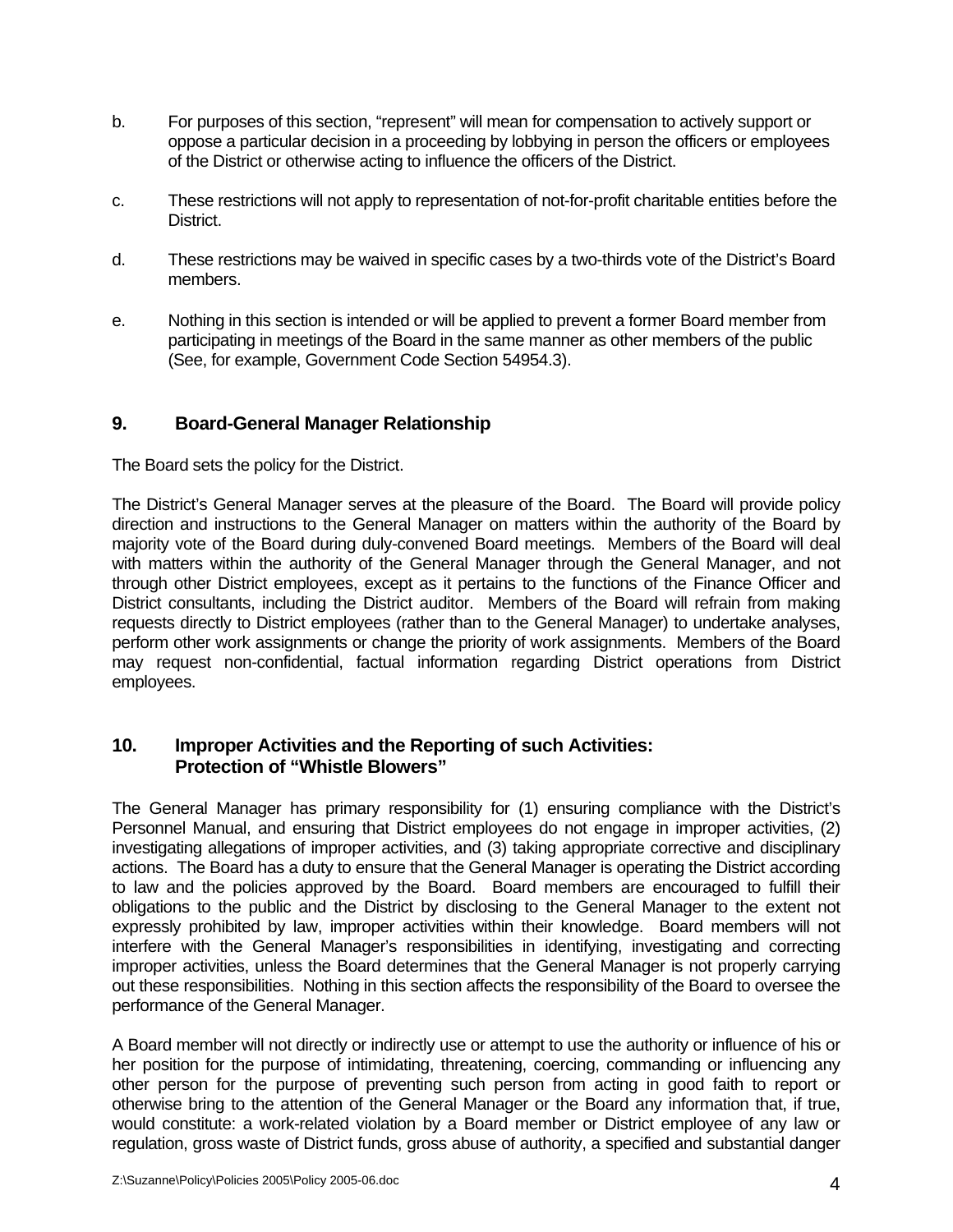to public health or safety due to an act or omission of a District official or employee, use of a District office or position or of District resources for personal gain, or a conflict of interest of a Board member or District employee.

A Board member will not use or threaten to use any official authority or influence to effect any action as a reprisal against a District Board member or District employee who reports or otherwise brings to the attention of the General Manager any information regarding the subjects described in this section.

Any person who believes that he or she has been subjected to any action prohibited by this section may file a confidential complaint with (1) the General Manager, or (2) a Board member, if the complaint involves the conduct of the General Manager, who will thereupon refer the matter to the full Board to investigate the complaint. Upon the conclusion of the investigation, the General Manager (or the Board in case of a complaint against the General Manager) will take appropriate action consistent with the District's Personnel Manual and applicable law (Labor Code Section 1102.5 and following, and Government Code Section 53296).

## **11. Compliance with the Brown Act**

The Board members will fully comply with the provisions of the State's open meeting law for public agencies (the Brown Act). The Board has adopted Board of Directors Rules and Procedures, Chapter 2 of the District Code to guide the Board in ensuring that Board decisions are made during meetings of the Board that are open to the public, in compliance with the Brown Act.

#### **12. Board Expense Reimbursement**

The Board members will fully comply with the provision of the District's Travel/Reimbursement Policy as amended from time to time.

#### **13. Board Compensation**

Board members shall receive remuneration in accordance with *Resolution 2003-15* as amended from time to time, periodically reviewed and adopted. Changes in the compensation of the Board will require the approval of the Board during an open meeting of the Board held within sixty days prior to the effective date of change.

#### **14. Candidate's Statement**

A Board member will not include false or misleading information in a candidate's statement for a general District election filed pursuant to section 13307 of the Election Code. (Elections Code section 13313.)

#### **15. Violation of Ethics Policy**

A perceived violation of this policy by a Board member should be referred to the President of the Board or full Board members for investigation, and consideration of any appropriate action warranted. A violation of this policy may be addressed by the use of such remedies as are available by law to the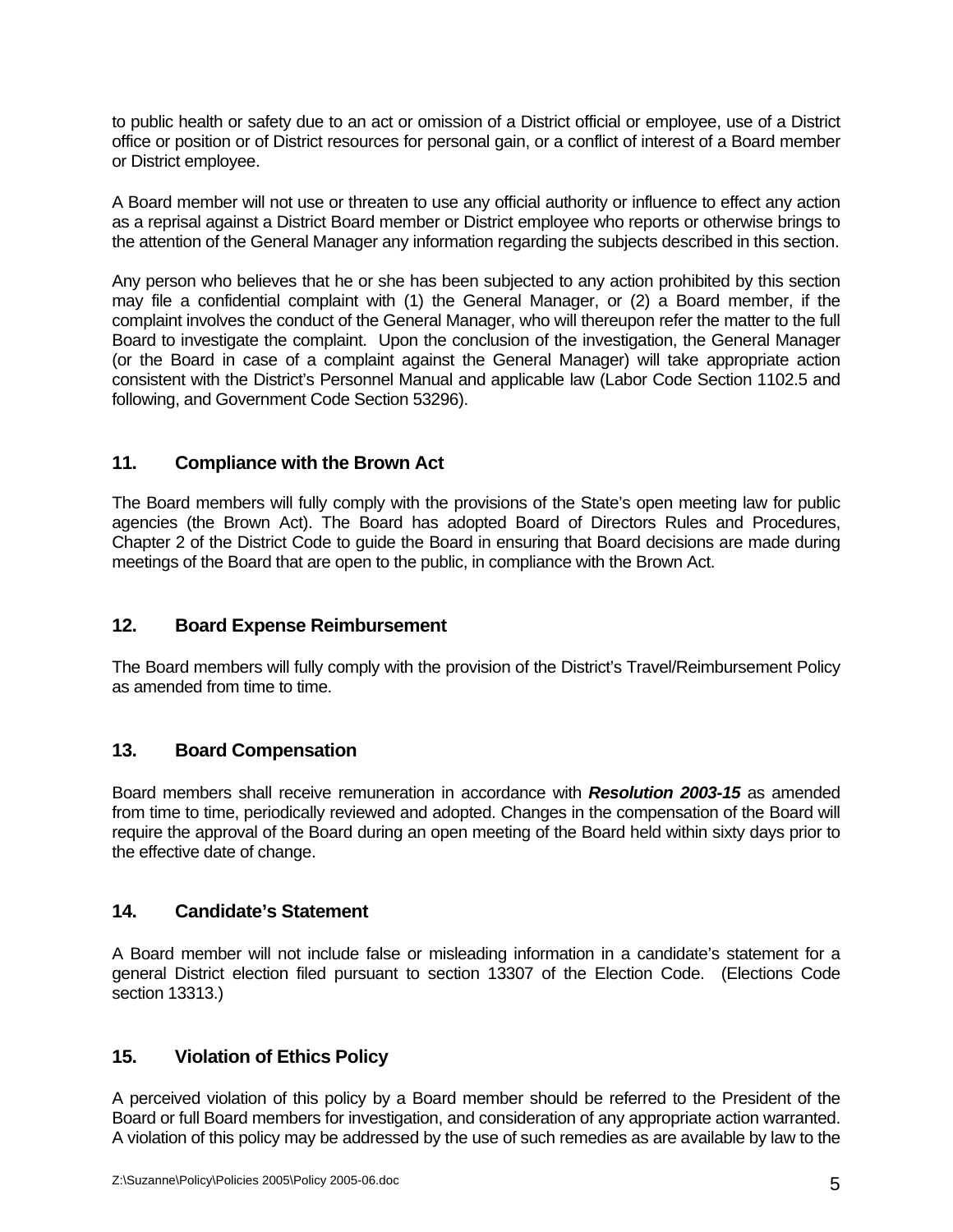District, including but not limited to: (a) verbal pubic censure at a Board meeting (b) adoption of a resolution expressing disapproval of the conduct of the Board member who has violated this policy, (c) injunctive relief, or (d) referral of the violation to the District Attorney and/or the grand jury.

#### **16. Code of Conduct**

In order to assist in the governance of the behavior between and among Board members, the following rules shall be observed.

a. The dignity, style, values and opinions of each Board member shall be respected.

b. Responsiveness and attentive listening in communication is encouraged.

c. The needs of the District's constituents should be the priority of the Board members.

 d. The primary responsibility of the Board members is the formulation and evaluation of policy. Routine matters concerning the operational aspects of the District are to be delegated to professional staff members of the District.

 e. Board members should commit themselves to emphasizing the positive, avoiding double talk, hidden agendas, gossip, backbiting, and other negative forms of interaction.

 f. Board members should commit themselves to focusing on issues and not personalities. The presentation of the opinions of others should be encouraged. Cliques and voting blocks based on personalities rather than issues are to be avoided.

 g. Differing viewpoints are healthy in the decision-making process. Individuals have the right to disagree with ideas and opinions, but without being disagreeable. Once the Board takes action, Board members should commit to supporting said action and not to create barriers to the implementation of said action.

h. Board members should practice the following procedures:

 1. In seeking clarification on informational items, Board members may directly approach professional staff members to obtain information needed to supplement, upgrade, or enhance their knowledge to improve legislative decisionmaking.

 2. In handling complaints from residents and property owners of the District, said complaints should be referred directly to the General Manager.

 3. In handling items related to safety, concerns for safety or hazards should be reported to the General Manager. Emergency situations should be dealt with immediately by seeking appropriate assistance.

 4**.** In presenting items for discussion at Board meetings, the Board member shall identify the item for discussion at the appropriate time on the agenda.

 5. In seeking clarification for policy-related concerns, especially those involving personnel, legal action, land acquisition and development, finances, and programming, said concerns should be referred directly to the General Manager.